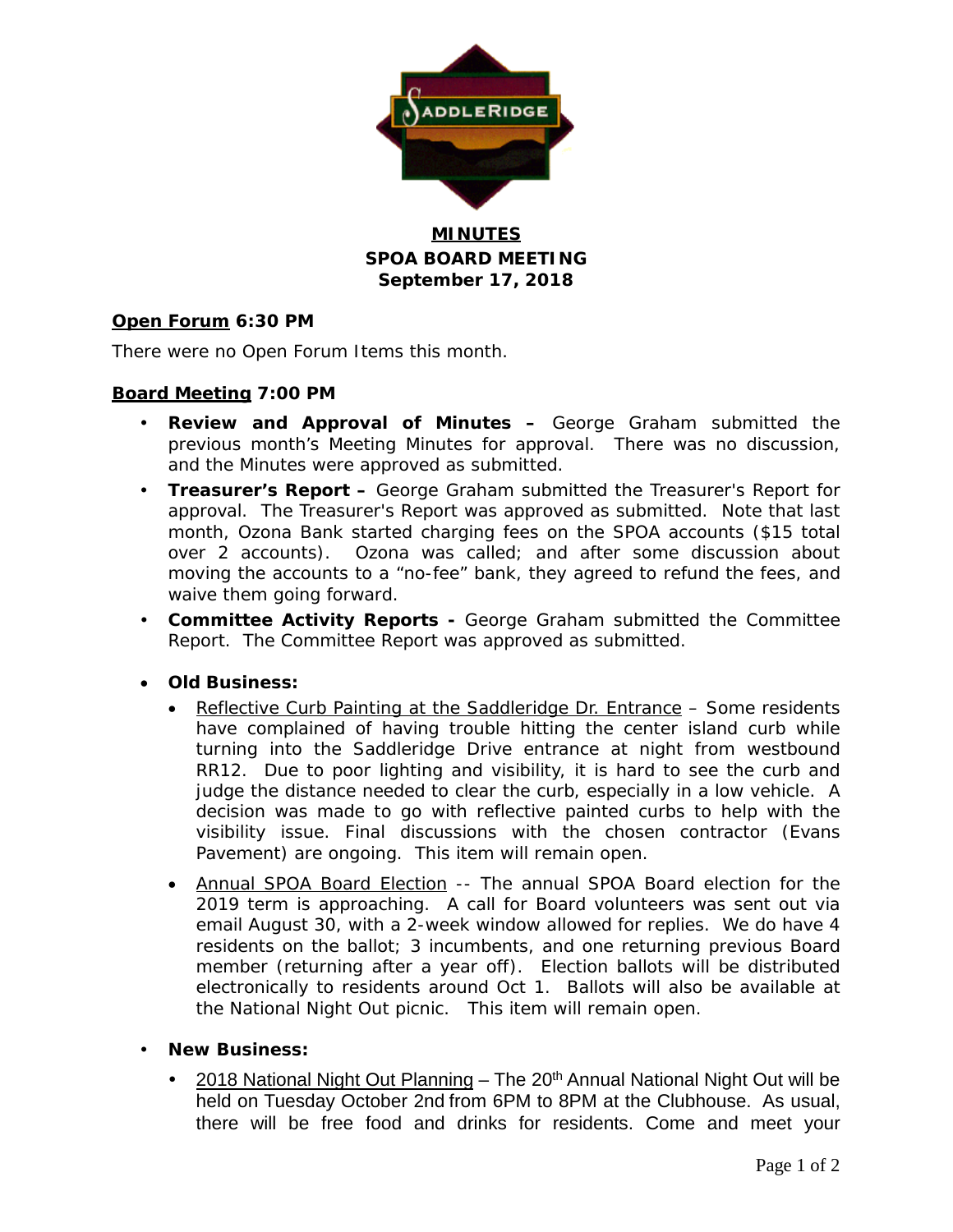Neighborhood Watch Coordinator and Block Captains, local first-responders; and hang out with new and long-time neighbors. As usual, should be a fun event for all. This item will remain open.

The meeting was adjourned at 7:15 PM.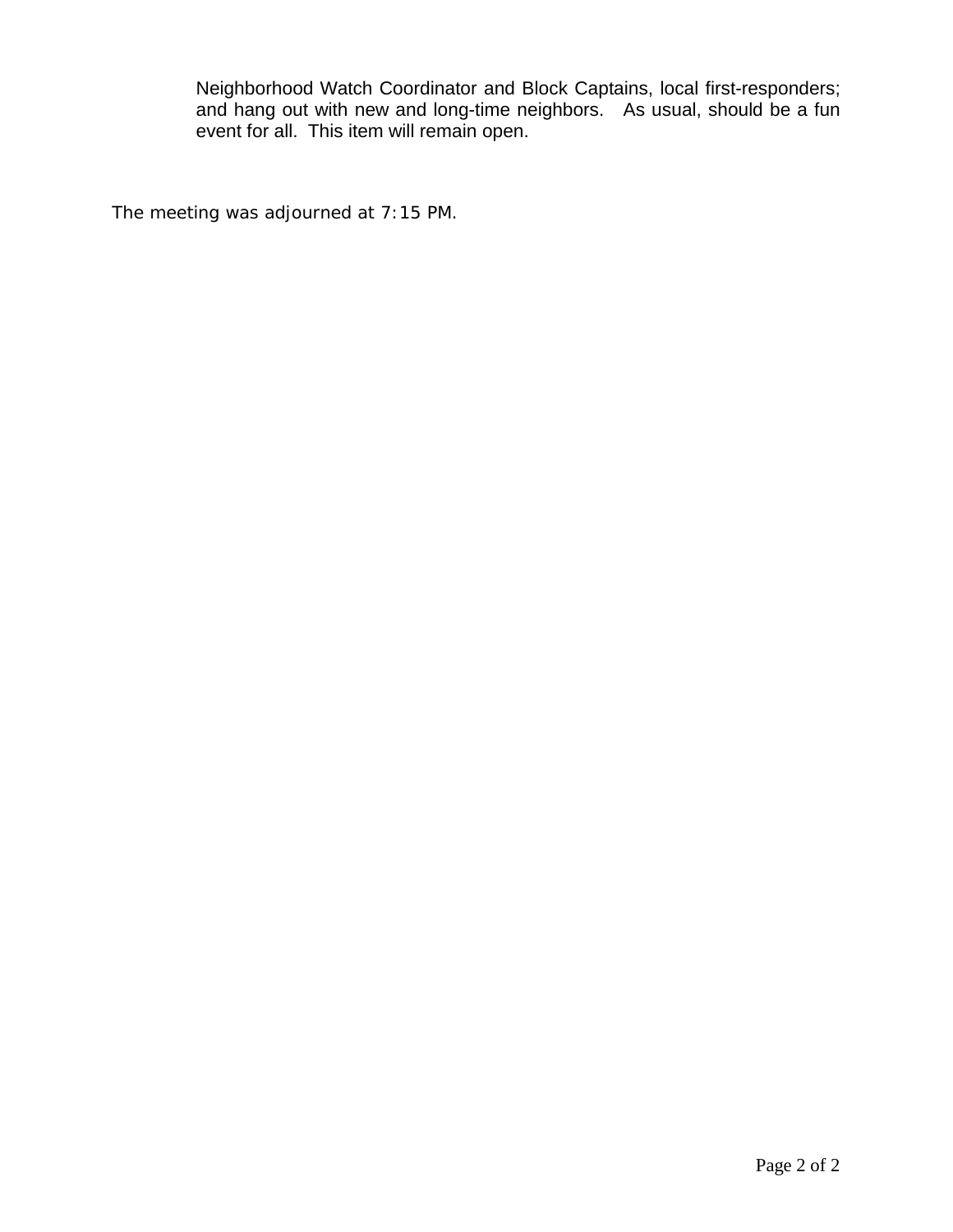# SPOA 09/02/18 **Balance Sheet Cash Basis** Cash Basis **As of August 31, 2018**

|                                           | Aug 31, 18  | Aug 31, 17   | \$ Change |
|-------------------------------------------|-------------|--------------|-----------|
| <b>ASSETS</b>                             |             |              |           |
| <b>Current Assets</b>                     |             |              |           |
| <b>Checking/Savings</b>                   |             |              |           |
| Ozona CD #305501                          | 25,435.57   | 25,377.03    | 58.54     |
| Ozona CD #305552                          | 25,406.99   | 25.356.25    | 50.74     |
| <b>Ozona Checking</b>                     | 11.670.70   | 8.247.70     | 3.423.00  |
| <b>Ozona Money Market</b>                 | 41,618.55   | 41,577.86    | 40.69     |
| <b>Total Checking/Savings</b>             | 104,131.81  | 100,558.84   | 3,572.97  |
| <b>Accounts Receivable</b>                |             |              |           |
| <b>Accounts Receivable</b>                | $-388.59$   | $-196.00$    | $-192.59$ |
| <b>Total Accounts Receivable</b>          | $-388.59$   | $-196.00$    | $-192.59$ |
| <b>Total Current Assets</b>               | 103,743.22  | 100,362.84   | 3,380.38  |
| <b>Other Assets</b>                       |             |              |           |
| <b>Saddleridge Property</b>               | 80,500.00   | 80.500.00    | 0.00      |
| <b>Total Other Assets</b>                 | 80,500.00   | 80,500.00    | 0.00      |
| <b>TOTAL ASSETS</b>                       | 184,243.22  | 180,862.84   | 3,380.38  |
| <b>LIABILITIES &amp; EQUITY</b><br>Equity |             |              |           |
| <b>Opening Balance Equity</b>             | 110.823.40  | 110.823.40   | 0.00      |
| <b>Retained Earnings</b>                  | 80.844.08   | 80.326.54    | 517.54    |
| <b>Net Income</b>                         | $-7,424.26$ | $-10,287.10$ | 2,862.84  |
| <b>Total Equity</b>                       | 184,243.22  | 180,862.84   | 3,380.38  |
| <b>TOTAL LIABILITIES &amp; EQUITY</b>     | 184,243.22  | 180,862.84   | 3,380.38  |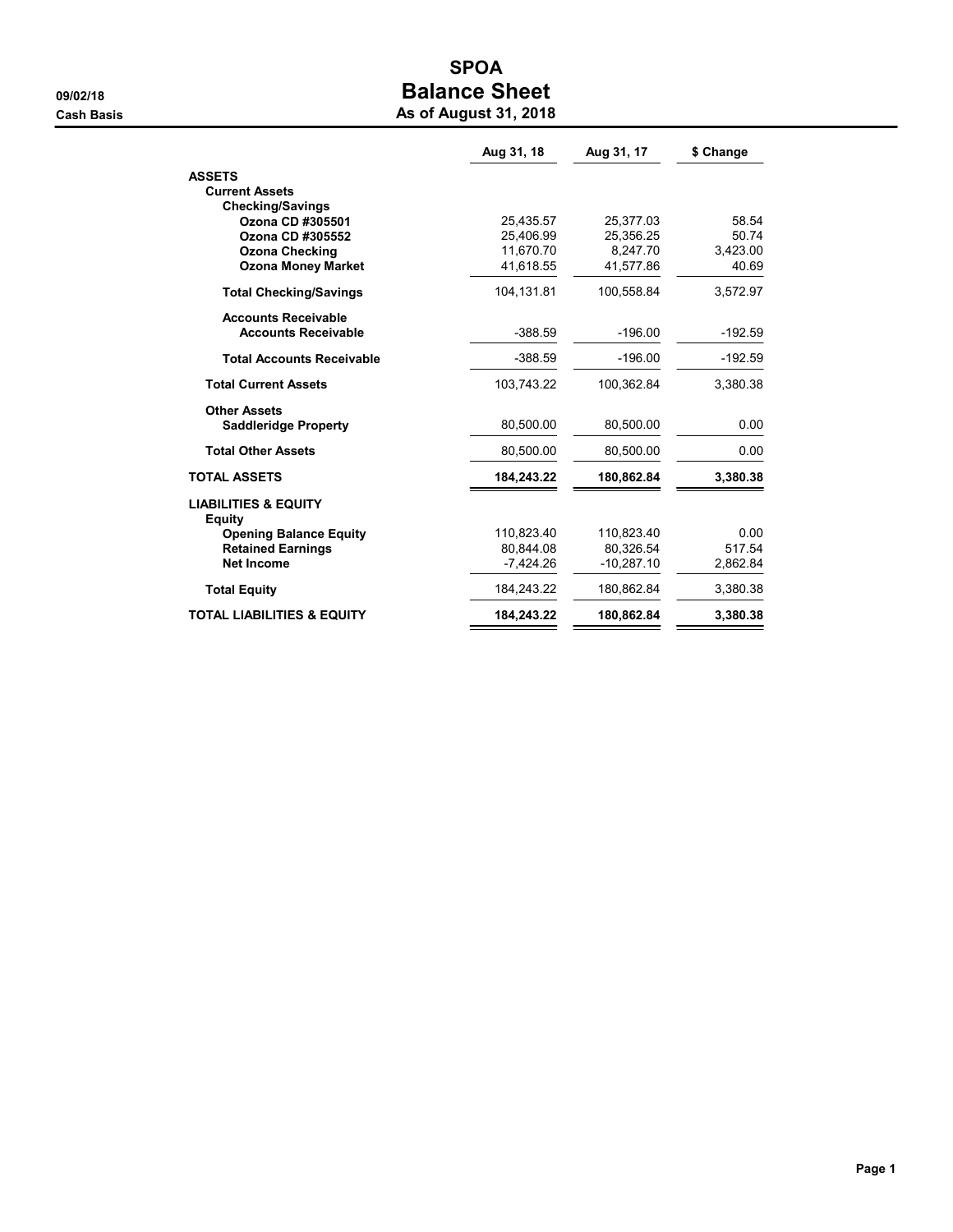## 2:11 PM Saddleridge Property Owners Association 09/02/18 **Profit & Loss Budget vs. Actual** Cash Basis January through August 2018

|                                                      | Jan - Aug 18 | <b>Budget</b> |
|------------------------------------------------------|--------------|---------------|
| <b>Ordinary Income/Expense</b>                       |              |               |
| Income                                               |              |               |
| <b>Assessment Increase</b>                           | 0.00         | 0.00          |
| <b>Clubhouse Usage Fee</b>                           | 125.00       | 400.00        |
| <b>HOA Dues Collected</b>                            | 5,861.89     | 960.00        |
| <b>Interest Assessed Fees</b>                        | 17.66        | 0.00          |
| <b>Interest Income</b>                               | 113.39       | 100.00        |
| <b>Resale Cert. Fee</b>                              | 450.00       | 400.00        |
| <b>Transfer Fees</b>                                 | 500.00       | 400.00        |
| <b>TXFR from Savings</b>                             | 0.00         | 0.00          |
| <b>Uncategorized Income</b>                          | 0.00         | 0.00          |
| <b>Total Income</b>                                  | 7,067.94     | 2,260.00      |
| <b>Expense</b>                                       |              |               |
| <b>Accounting</b>                                    |              |               |
| <b>Accounting-Bookkeeper</b>                         | 1,480.00     | 1,400.00      |
| <b>Accounting-CPA</b>                                | 0.00         | 0.00          |
| <b>Accounting - Other</b>                            | 0.00         | 0.00          |
| <b>Total Accounting</b>                              | 1.480.00     | 1,400.00      |
|                                                      |              |               |
| <b>Annual Septic Contract</b><br><b>Bank Charges</b> | 245.00       | 250.00        |
| <b>Check Printing</b>                                | 0.00         | 0.00          |
| <b>Safe Deposit Box</b>                              | 40.00        | 40.00         |
| <b>Service Charges</b>                               | 15.00        | 0.00          |
| <b>Bank Charges - Other</b>                          | 0.00         | 0.00          |
| <b>Total Bank Charges</b>                            | 55.00        | 40.00         |
|                                                      |              |               |
| <b>CD Income Transfer</b>                            | 0.00         | 0.00          |
| <b>Clubhouse Expenses</b>                            |              |               |
| Cleaning                                             | 200.00       | 400.00        |
| <b>Cleaning Supplies</b>                             | 0.00         | 64.00         |
| <b>Furnishings</b>                                   | 923.48       | 0.00          |
| Garbage Bags                                         | 0.00         | 0.00          |
| <b>Heating and AC</b>                                | 0.00         | 0.00          |
| <b>Insurance</b>                                     | 0.00         | 0.00          |
| Lighting                                             | 0.00         | 32.00         |
| <b>Maintenance Labor</b>                             | 0.00         | 800.00        |
| Misc                                                 | 0.00         | 120.00        |
| <b>Outside Lighting</b>                              | 0.00         | 0.00          |
| Paint                                                | 0.00         | 0.00          |
| <b>Pest Control</b>                                  | 205.68       | 315.00        |
| <b>Plumbing Repairs</b>                              | 232.79       | 200.00        |
| <b>Repairs</b>                                       | 136.72       | 0.00          |
| <b>Septic Cleaning and Service</b>                   | 265.00       | 0.00          |
| Trash                                                | 311.10       | 285.00        |
| <b>Wellhouse Expenses</b>                            | 0.00         | 96.00         |
| <b>Clubhouse Expenses - Other</b>                    | 0.00         | 0.00          |
| <b>Total Clubhouse Expenses</b>                      | 2,274.77     | 2,312.00      |
| <b>Dues and Subscriptions</b>                        | 0.00         | 25.00         |
| <b>Dues Refund</b>                                   | 0.00         | 0.00          |
| <b>Food for Saddleridge Meetings</b>                 |              |               |
| <b>Food for Annual BBQ</b>                           | 835.44       | 500.00        |
| <b>Neighborhood Watch</b>                            | 0.00         | 1.00          |
| Food for Saddleridge Meetings - Other                | 0.00         | 0.00          |
| <b>Total Food for Saddleridge Meetings</b>           | 835.44       | 501.00        |
| <b>Improvements</b>                                  |              |               |
| <b>Chairs</b>                                        | 0.00         | 80.00         |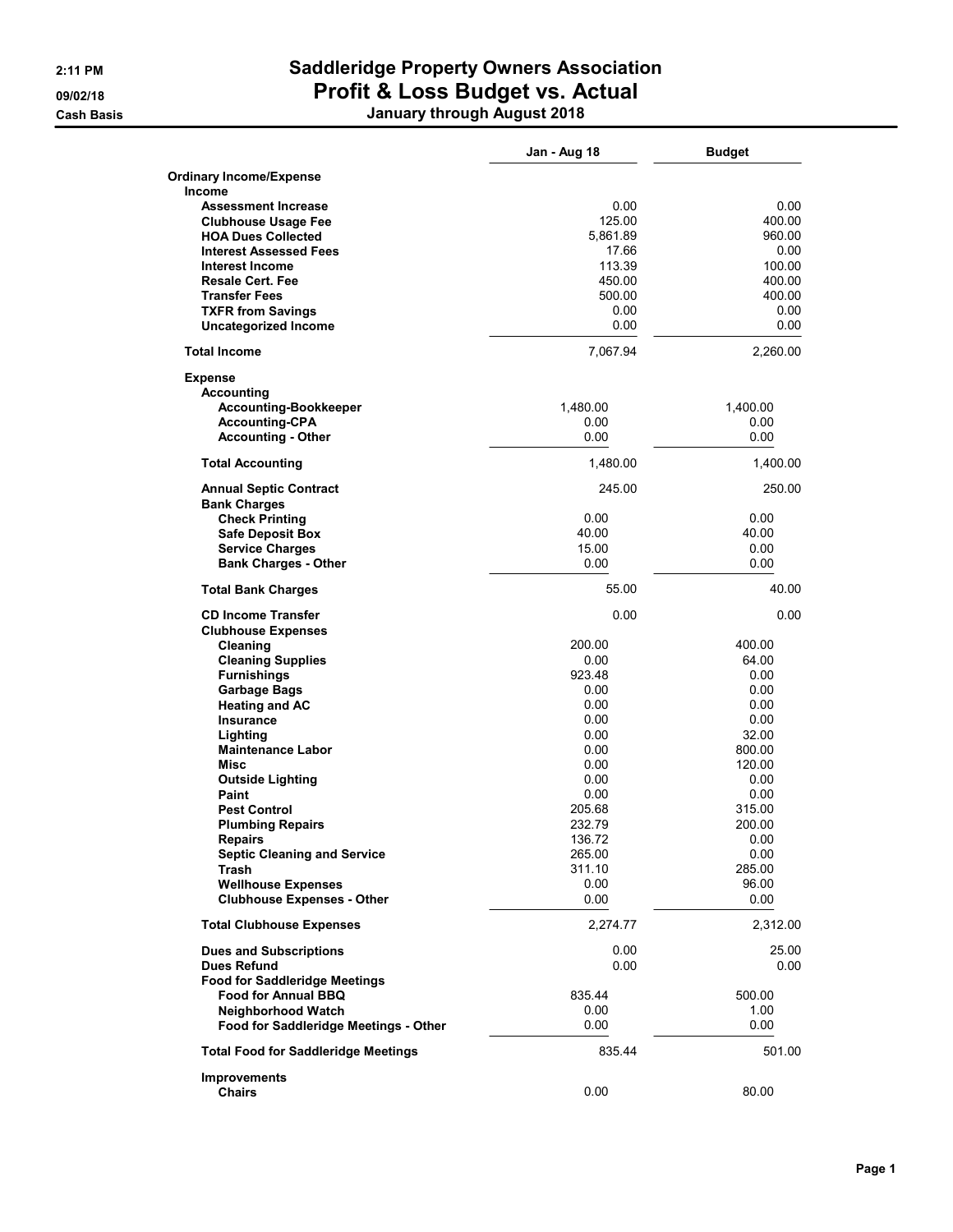## 2:11 PM Saddleridge Property Owners Association 09/02/18 **Profit & Loss Budget vs. Actual** Cash Basis January through August 2018

|                                     | Jan - Aug 18 | <b>Budget</b> |
|-------------------------------------|--------------|---------------|
| Landscaping                         |              |               |
| <b>Entrance</b>                     | 0.00         | 0.00          |
| Hardscape                           | 0.00         | 0.00          |
| Lighting                            | 0.00         | 80.00         |
| Plan                                | 0.00         | 0.00          |
| <b>Plants</b>                       | 0.00         | 0.00          |
| Preparation                         | 0.00         | 0.00          |
| Water                               | 0.00         | 0.00          |
| <b>Landscaping - Other</b>          | 0.00         | 0.00          |
| <b>Total Landscaping</b>            | 0.00         | 80.00         |
| Lights                              | 0.00         | 120.00        |
| Other                               | 0.00         | 80.00         |
| <b>Tables</b>                       | 0.00         | 40.00         |
| <b>Wellhouse Improvements</b>       | 0.00         | 80.00         |
| <b>Improvements - Other</b>         | 0.00         | 0.00          |
| <b>Total Improvements</b>           | 0.00         | 480.00        |
| <b>Insurance-HOA Liability</b>      | 752.00       | 750.00        |
| Insurance, D&O                      | 3,057.00     | 3,101.00      |
| <b>Lawn Maintenance</b>             | 1,020.00     | 1,440.00      |
| <b>Legal-Attorney Fees</b>          | 1,282.20     | 0.00          |
| <b>Mailings</b>                     | 128.00       | 160.00        |
| <b>Misc</b>                         | 0.00         | 0.00          |
| <b>Miscellaneous</b>                |              |               |
| <b>ACC Office Supplies</b>          | 0.00         | 80.00         |
| <b>Check Printing Charge</b>        | 0.00         | 0.00          |
| Copying                             | 0.00         | 40.00         |
| <b>Garbage Bags</b>                 | 0.00         | 0.00          |
| Gifts                               | 0.00         | 0.00          |
| <b>Legal Records</b>                | 0.00         | 80.00         |
| <b>Office Supplies</b>              | 0.00         | 96.00         |
| Plaque                              | 0.00         | 0.00          |
| <b>Printer Cart.</b>                | 0.00         | 0.00          |
| <b>Software</b>                     | 0.00         | 0.00          |
| <b>Website Domain</b>               | 0.00         | 0.00          |
| <b>Website Hosting Fee</b>          | 0.00         | 0.00          |
| <b>Miscellaneous - Other</b>        | 50.00        | 0.00          |
| <b>Total Miscellaneous</b>          | 50.00        | 296.00        |
| <b>Neighborhood Watch</b>           | 89.38        | 0.00          |
| <b>PEC Electricity</b>              | 1,129.68     | 1,120.00      |
| <b>Reconciliation Discrepancies</b> | 0.06         | 0.00          |
| Taxes                               | 2,093.67     | 2,000.00      |
| <b>Uncategorized Expenses</b>       | 0.00         | 0.00          |
| <b>Webmaster Fees</b>               | 0.00         | 0.00          |
| <b>Webpage Fees</b>                 | 0.00         | 0.00          |
| <b>Total Expense</b>                | 14,492.20    | 13,875.00     |
| <b>Net Ordinary Income</b>          | $-7,424.26$  | $-11,615.00$  |
| <b>Other Income/Expense</b>         |              |               |
| <b>Other Expense</b>                |              |               |
| <b>BadChecks</b>                    | 0.00         | 0.00          |
| <b>Total Other Expense</b>          | 0.00         | 0.00          |
| <b>Net Other Income</b>             | 0.00         | 0.00          |
| Net Income                          | $-7,424.26$  | $-11,615.00$  |
|                                     |              |               |